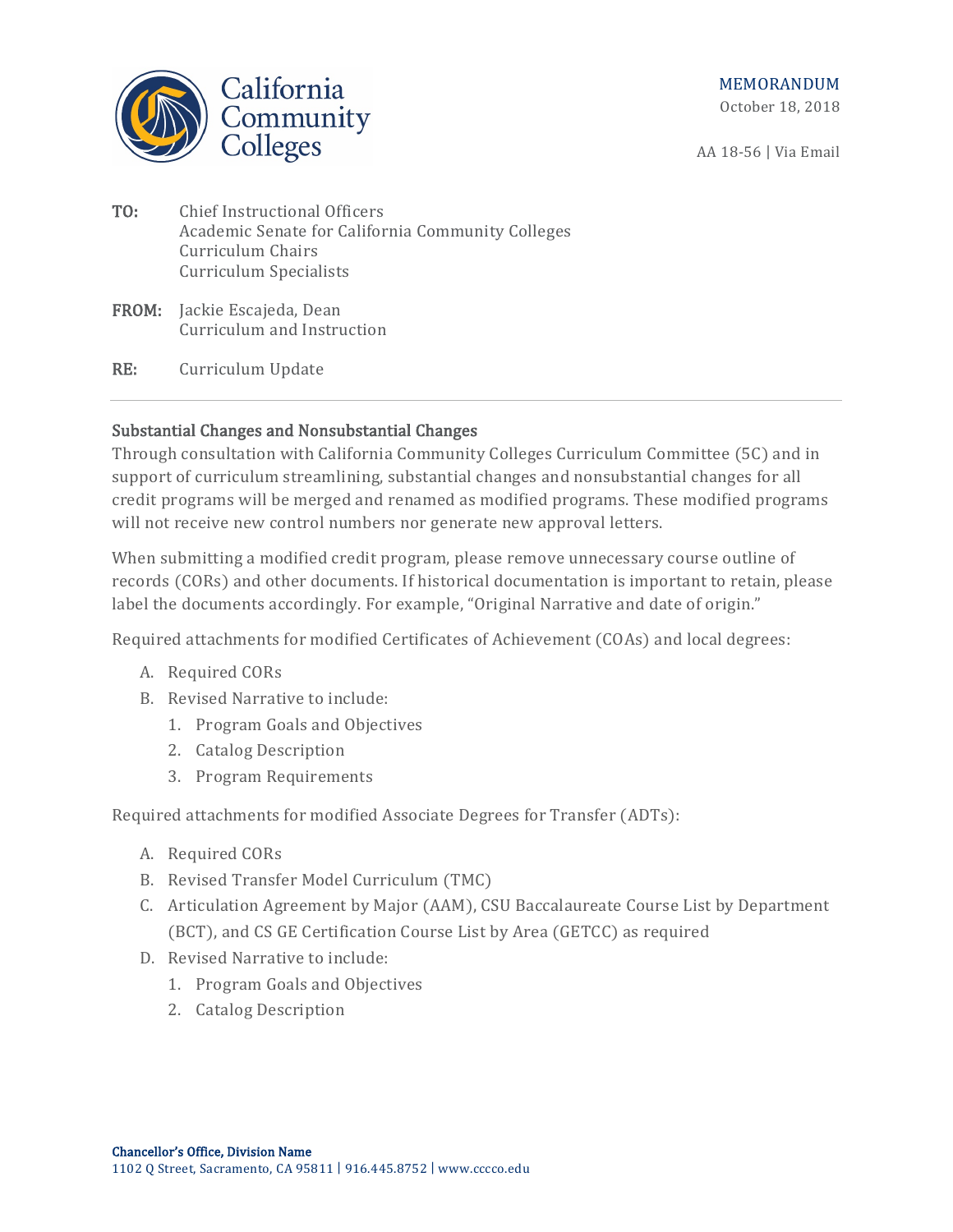# Modifications to title 5, section 55070: Credit Certificates

In July 2018, the Board of Governors approved modifications to California Code of Regulations, title 5, section 55070, *Credit Certificates*. The purpose of the revision to the unit thresholds for the higher unit Credit Certificates was to align title 5 provisions with federal financial aid eligibility regulations and for lower unit credit certificates was to increase student transcript eligibility. Previously, title 5, required a Certificates of Achievement (COA) to have a sequence of courses consisting of a minimum of 18 semester units (or 27 quarter units), but with the change made in July, a sequence of courses consisting of a minimum of 16 semester units (or 24 quarter units) is now required. For low unit COAs, it has been changed from a sequence of courses with a minimum of 12 semester units (or 18 quarter units) to a minimum 8 semester units (or 12 quarter units).

The timeline for submitting existing COAs that are 16 semester units (or 24 quarter units) to less than 18 semester units (or 27 quarter units) that had not been previously submitted to the Chancellor's Office for chaptering and thus, have no control number will be early next year when the necessary technology changes occur to the Chancellor's Office Curriculum Inventory (COCI). In the meantime, the Chancellor's Office and 5C recommend that colleges start the curriculum process for such COAs, per the regular submission requirements for new COAs.

NOTE: Per the U.S. Department of Education, COAs requires gainful employment for [Financial Aid](https://ifap.ed.gov/fsahandbook/attachments/1314FSAHbkVol2Ch2.pdf) eligibility.

# IGETC and CSU GE-Breadth

The Chancellor's Office has simplified the process for submitting IGETC and CSU-GE Breadth certificates. Colleges will still need to provide a narrative; however, for item three of the narrative, colleges may attach a copy of the CSU-GE Breadth or IGETC transfer requirements from the current college catalog. Colleges will not need to attach any CORs. Lastly, these COAs cannot have "transfer" in the title of the COA; therefore, the college can abbreviate "transfer" in the "Title" field in COCI.

Sample language for the IGETC COA: The student will select courses that fulfill the IGETC certification pattern detailed in the college catalog. IGETC is accepted by all CSU campuses and most UC campuses and majors. It is also accepted by some private/independent or out of state universities

Sample language for the CSU-GE Breadth COA: The student will select courses that fulfill the CSU GE certification pattern detailed in the college catalog. CSU GE is accepted by all CSU campuses and some private/independent or out of state universities. CSU GE is not accepted by the UC system.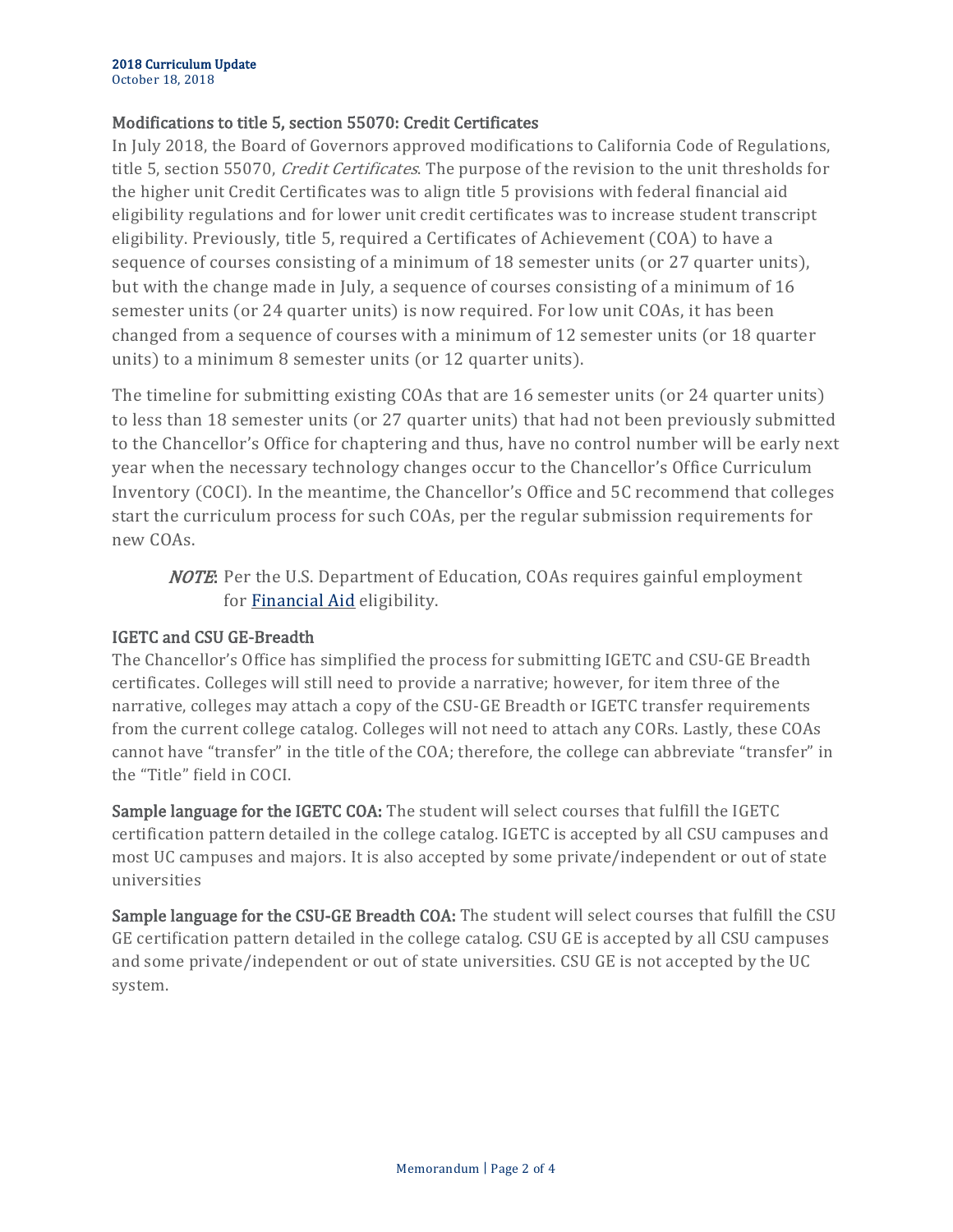### Cooperative Work Experience

In March 2018, the Board of Governors approved modifications to California Code of Regulations,

title 5, section 55250: Approved Plan Required, section 55251: Requirements of the Plan, and section 55256.5: Work Experience Credit. The purpose of the revision was to transfer authority from the Chancellor's Office to local districts to approve Cooperative Work Experience (CWE) plans and courses to better respond to emerging community and workforce needs. Additionally, the proposed amendments would allow the awarding of units in .5 increments.

The modifications to CWE support curriculum streamlining and allow the colleges an opportunity to develop CWE courses that respond quickly to emerging community needs, including those workforce needs as stated in the Taskforce on Workforce, Job Creation and a Strong Economy. Thus, colleges are no longer required to submit their CTE plans to the Chancellor's Office, but should submit them to their district; and colleges can now award units in .5 increments for CWE courses.

#### Apprenticeship

When submitting an Apprenticeship course or program, please remember the following:

- A. Attached the California Division of Apprenticeship Standards (DAS) approval letter (DAS24) signed by the DAS designee, which must include the following information:
	- 1. Apprenticeship Title
	- 2. File Number
	- 3. Program Sponsor or Employer
- B. Prerequisite for the course should read, "Student is a registered State indentured apprentice."
- C. Courses must be part of a program approved by DAS
- D. Course must have prerequisite open ONLY to registered apprentice

# Revision Requests from the Chancellor's Office

For continued improvement on curriculum streamlining, it is important that curriculum proposals move through the various stages of review and approval. Proposals that have been assigned Revision status need to be resubmitted or removed from COCI in a timely manner. Likewise, once a proposal has been approved, the college is responsible for changing the status to Active when appropriate, but no later than the Effective Date.

To check the status of a proposal, login to COCI and go to the "All Courses" or the "All Programs" tabs and select Revision or Approved from the Proposal Status dropdown. Information may be sorted by the last updated column to view changes since your last login.

# Approval Letters

The Chancellor's Office recommends colleges to save their approval letters generated from COCI in the college's local filing system since approval letters are critical documentation required by the US Department of Education for financial aid purposes.